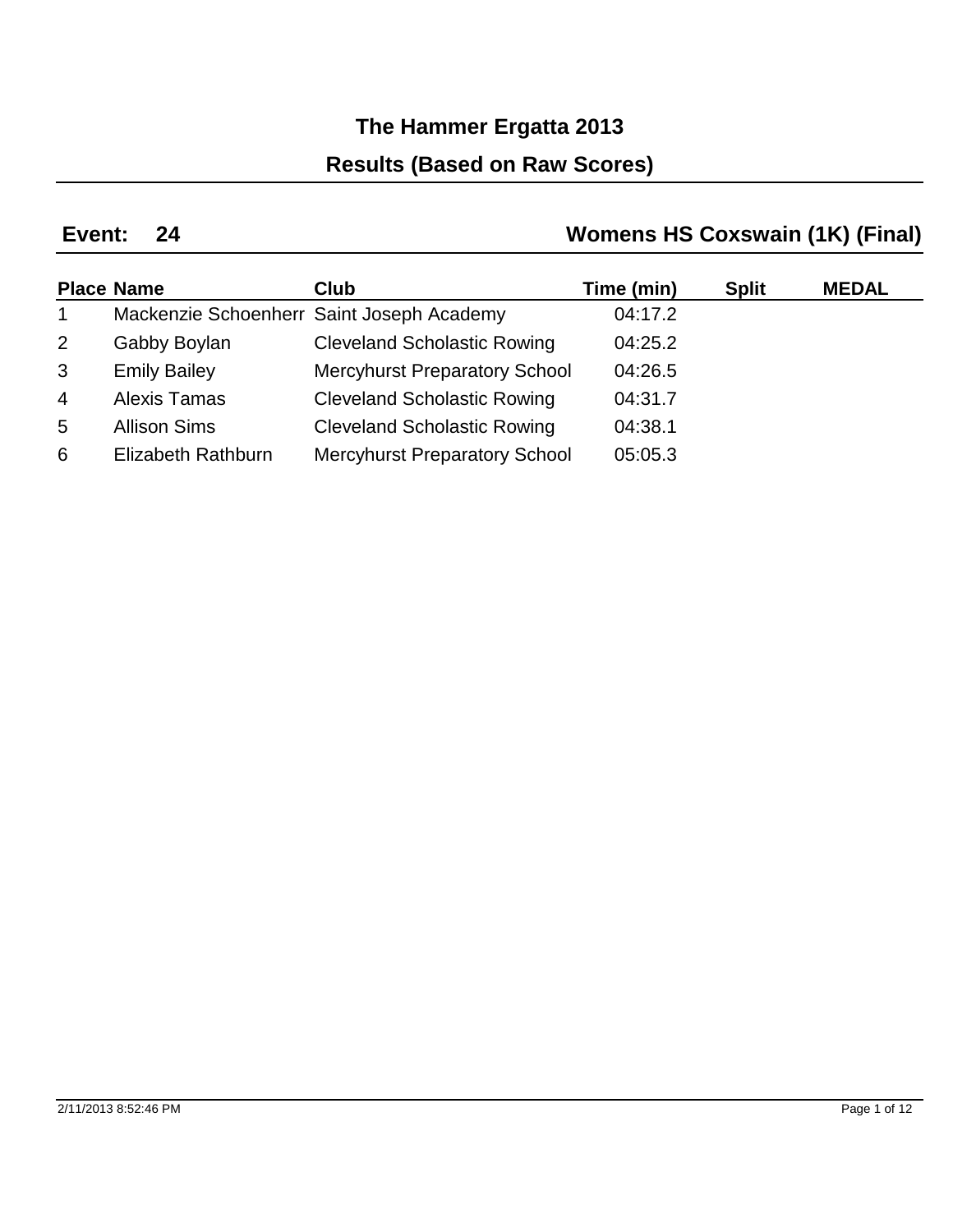| 25<br>Event: |                   |                          | Parents 1K Dash (Women) (Final) |              |              |
|--------------|-------------------|--------------------------|---------------------------------|--------------|--------------|
|              | <b>Place Name</b> | Club                     | Time (min)                      | <b>Split</b> | <b>MEDAL</b> |
|              | Leslie Barni      | St. Ignatius High School | 04:00.0                         |              |              |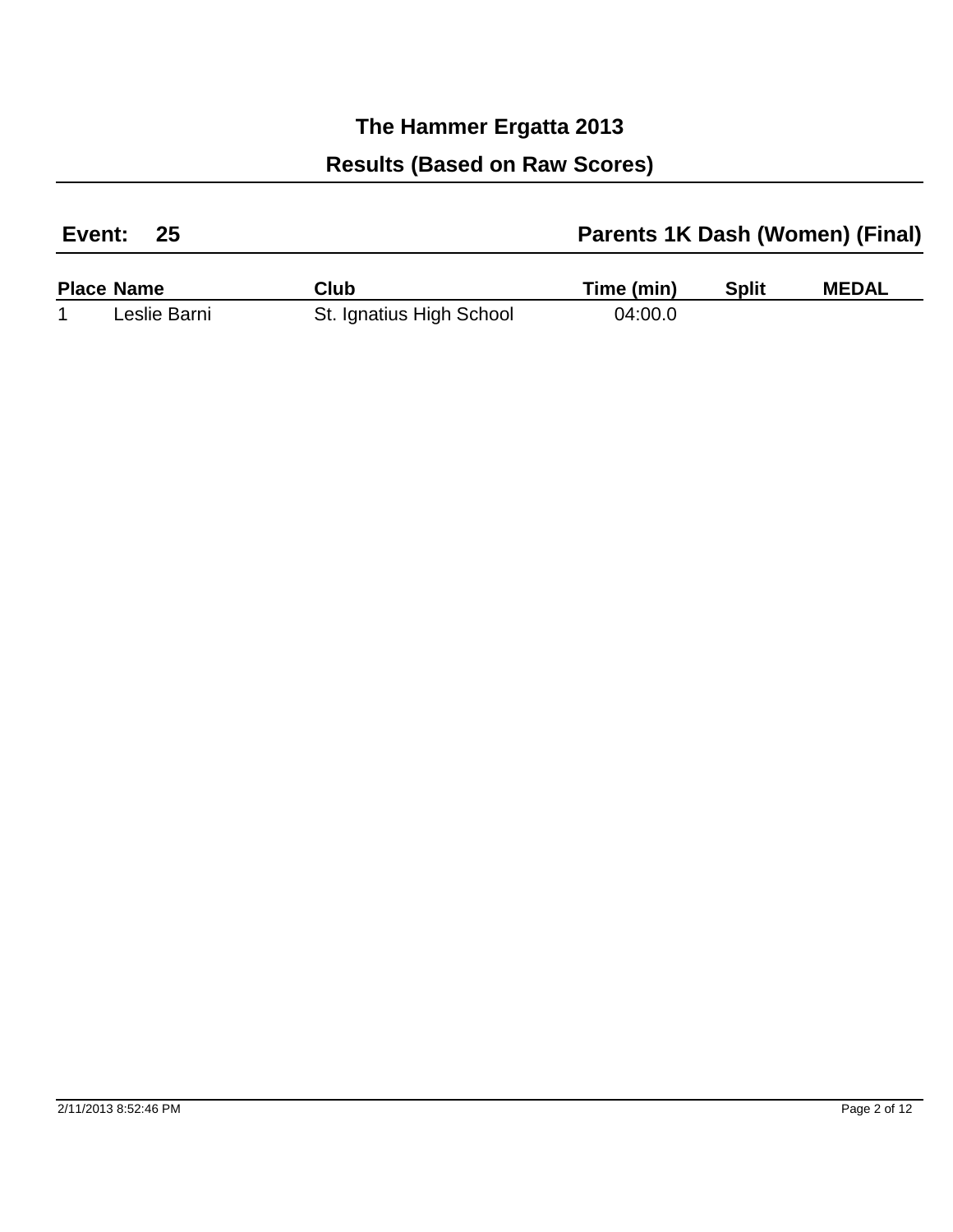## **The Hammer Ergatta 2013 Results (Based on Raw Scores)**

### **Event:**

## **Mens HS Coxswain (1K) (Final)**

|                | <b>Place Name</b>         | <b>Club</b>                        | Time (min) | <b>Split</b> | <b>MEDAL</b> |
|----------------|---------------------------|------------------------------------|------------|--------------|--------------|
| 1              | <b>Andrew Pace</b>        | Saint Edward High School           | 03:48.1    |              |              |
| 2              | Dominic Santora           | St. Ignatius High School           | 03:51.6    |              |              |
| 3              | Pat McIntyre              | St. Ignatius High School           | 03:51.8    |              |              |
| 4              | Joshua Zuccala            | <b>Canisius High School</b>        | 03:53.2    |              |              |
| 5              | Benjamin Zabel            | <b>Canisius High School</b>        | 03:59.7    |              |              |
| 6              | <b>Michael Rabenhorst</b> | <b>Canisius High School</b>        | 04:06.0    |              |              |
| $\overline{7}$ | Pete Fiorella             | <b>Canisius High School</b>        | 04:06.1    |              |              |
| 8              | <b>Trevor Whitaker</b>    | Saint Edward High School           | 04:09.3    |              |              |
| 9              | John Herman               | <b>Canisius High School</b>        | 04:10.7    |              |              |
| 10             | <b>William Hippler</b>    | Saint Edward High School           | 04:13.8    |              |              |
| 11             | <b>Patrick Gallagher</b>  | St. Ignatius High School           | 04:14.1    |              |              |
| 12             | cosnell                   | St. Ignatius High School           | 04:15.9    |              |              |
| 13             | <b>Charles Bartsche</b>   | Saint Edward High School           | 04:17.9    |              |              |
| 14             | moenich                   | St. Ignatius High School           | 04:18.8    |              |              |
| 15             | <b>Jack Rochester</b>     | St. Ignatius High School           | 04:20.8    |              |              |
| 16             | Wilfredo Bruno            | <b>Cleveland Scholastic Rowing</b> | 04:21.7    |              |              |
| 17             | Liam Jenkins              | St. Ignatius High School           | 04:25.8    |              |              |
| 18             | Ryan Zuccala              | <b>Canisius High School</b>        | 04:29.0    |              |              |
| 19             | Sean Lavelle              | St. Ignatius High School           | 04:32.2    |              |              |
| 20             | <b>Tiffany Rhein</b>      | <b>Cleveland Scholastic Rowing</b> | 04:37.2    |              |              |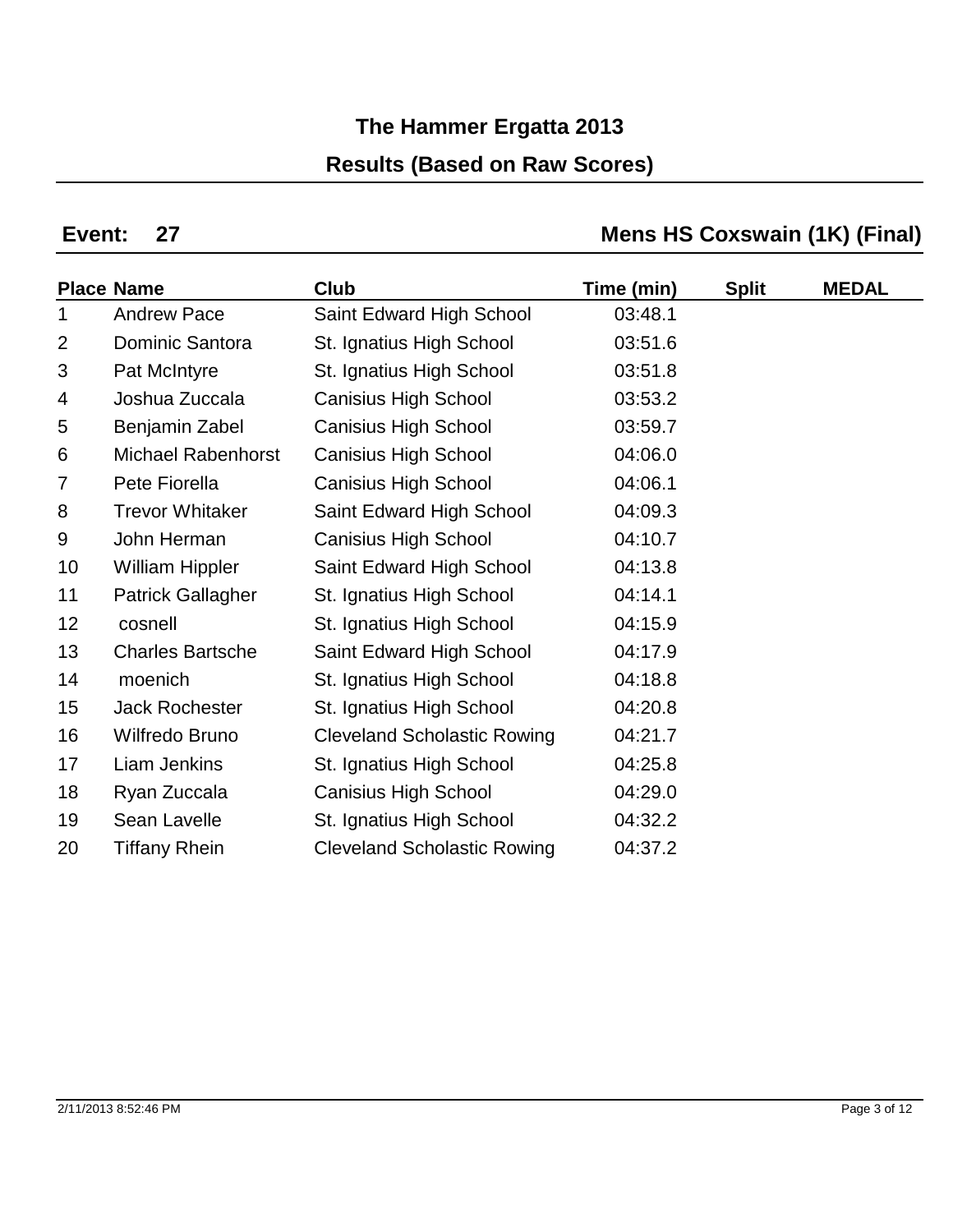## **The Hammer Ergatta 2013 Results (Based on Raw Scores)**

#### **28 Event: Dan Murphy Invitational Cup Relay (HS Boys Only) (Final)**

|                | <b>Place Name</b> | <b>Club</b>              | Time (min) | <b>Split</b> | <b>MEDAL</b> |
|----------------|-------------------|--------------------------|------------|--------------|--------------|
|                | Coaches           | Unaffiliated (USA)       | 06:02.8    |              |              |
| $\overline{2}$ | <b>Crew Relay</b> | St. Ignatius High School | 06:06.2    |              |              |
| 3              | <b>Crew Relay</b> | Saint Edward High School | 06:25.3    |              |              |
| $\overline{4}$ | Pigniczky         | St. Ignatius High School | 06:27.7    |              |              |
| 5              | Kileen            | St. Ignatius High School | 06:40.0    |              |              |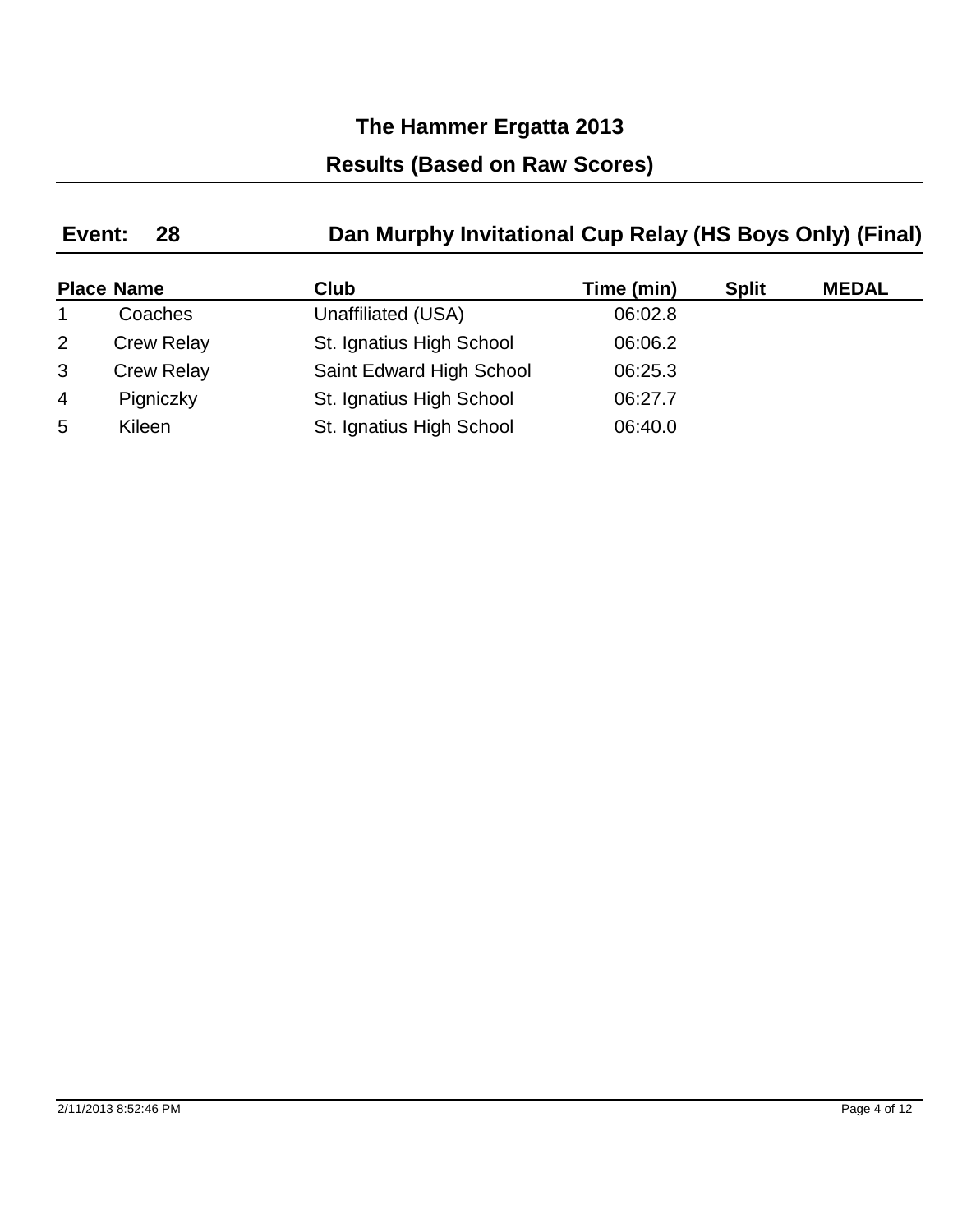| Event: 30 | <b>Womens Masters (30-39) (Final)</b> |
|-----------|---------------------------------------|
|           |                                       |

| <b>Place Name</b> | Club                                           | Time (min) | <b>Split</b> | <b>MEDAL</b> |
|-------------------|------------------------------------------------|------------|--------------|--------------|
|                   | Jennifer L. Goodman Western Reserve Rowing Ass | 08:23.5    |              |              |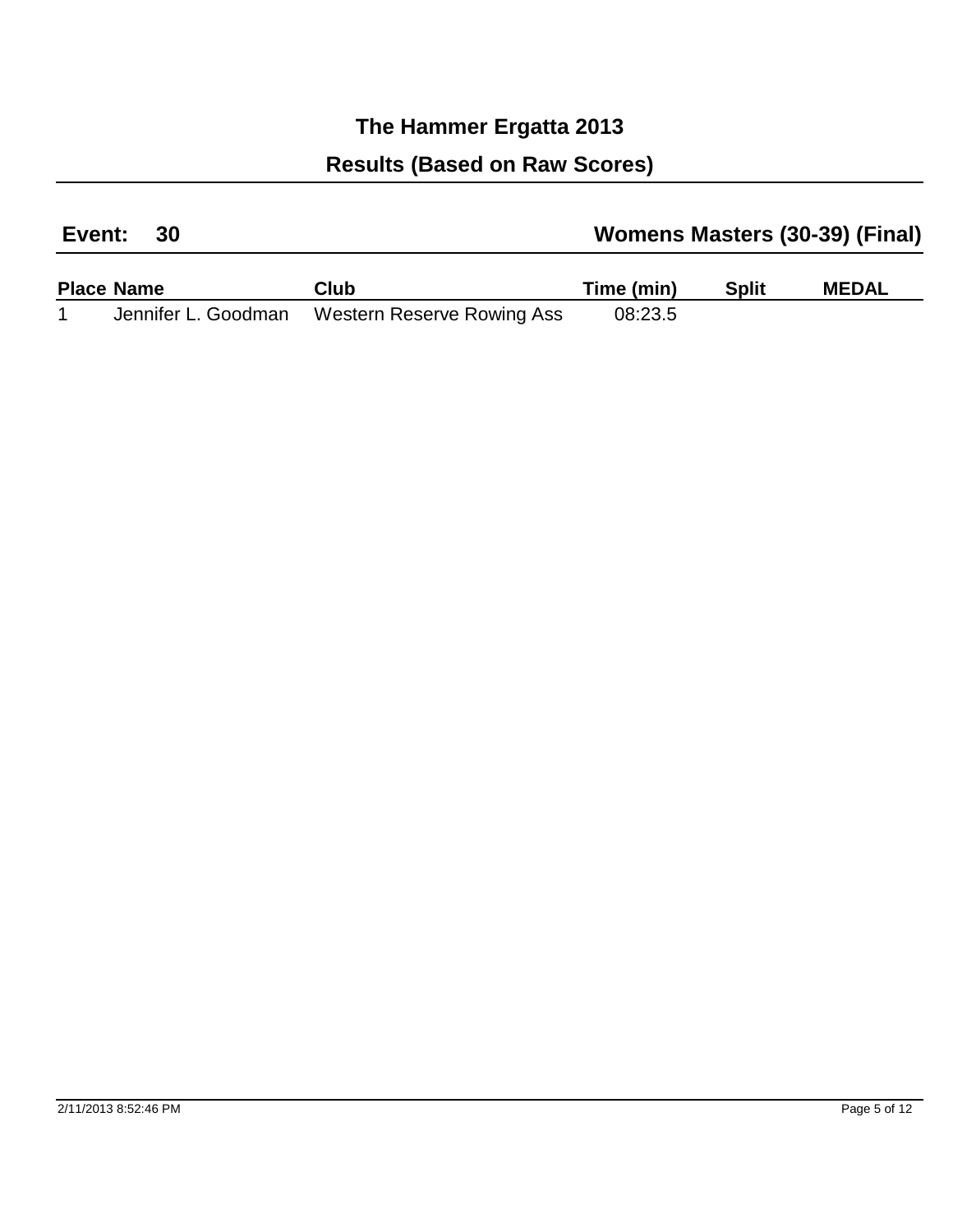### **Results (Based on Raw Scores)**

#### **36 Event: Mens Senior Masters (40-49) (Final)**

|                | <b>Place Name</b>      | Club                          | Time (min) | <b>Split</b> | <b>MEDAL</b> |
|----------------|------------------------|-------------------------------|------------|--------------|--------------|
|                | <b>Scott Helsley</b>   | Unaffiliated (USA)            | 06:40.5    |              |              |
| 2              | <b>Brian DelBarba</b>  | Three Rivers Rowing Associati | 06:48.3    |              |              |
| 3              | Jeremy Patty           | Unaffiliated (USA)            | 07:00.1    |              |              |
| $\overline{4}$ | <b>Patrick Brennan</b> | Unaffiliated (USA)            | 07:32.5    |              |              |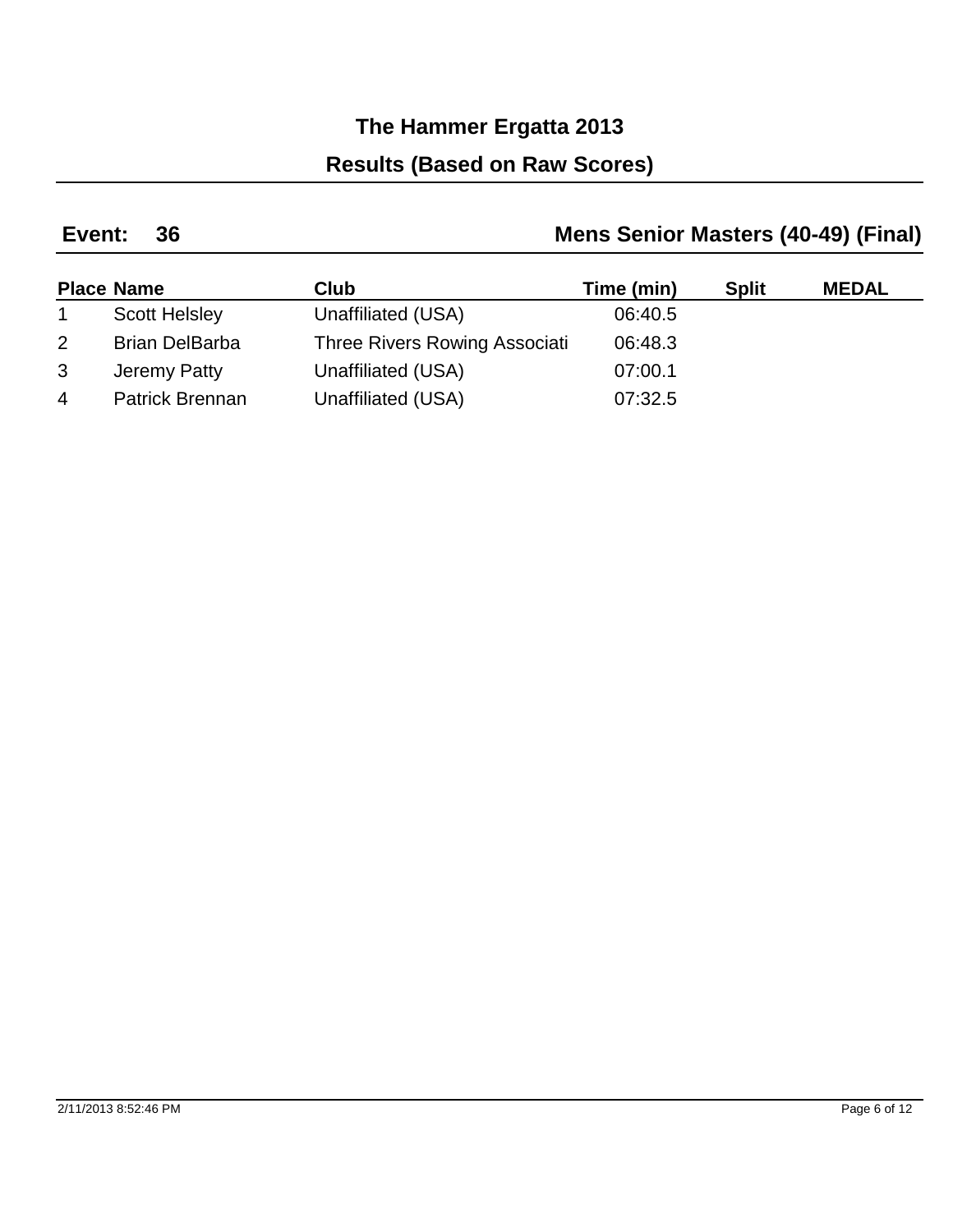## **The Hammer Ergatta 2013 Results (Based on Raw Scores)**

### **38 Event:**

### **Mens Veteran Masters A (50-59) (Final)**

|                 | <b>Place Name</b>     | <b>Club</b>                       | Time (min) | <b>Split</b> | <b>MEDAL</b> |
|-----------------|-----------------------|-----------------------------------|------------|--------------|--------------|
| $\mathbf{1}$    | John Huegel           | Unaffiliated (USA)                | 07:08.9    |              |              |
| $\overline{2}$  | Nicholas Kip          | <b>Westerville Rowing Club</b>    | 07:13.5    |              |              |
| 3               | phillip wadsworth     | Unaffiliated (USA)                | 07:28.5    |              |              |
| $\overline{4}$  | Hank Kurzawski        | <b>RowFit Chicago</b>             | 07:29.4    |              |              |
| $5\overline{)}$ | Mark D. Mazur         | Unaffiliated (USA)                | 07:32.2    |              |              |
| 6               | <b>Brian Driscoll</b> | <b>Western Reserve Rowing Ass</b> | 07:43.1    |              |              |
| $\overline{7}$  | James Field           | <b>Western Reserve Rowing Ass</b> | 08:02.1    |              |              |
| 8               | <b>Brian Conroy</b>   | Unaffiliated (USA)                | 08:03.4    |              |              |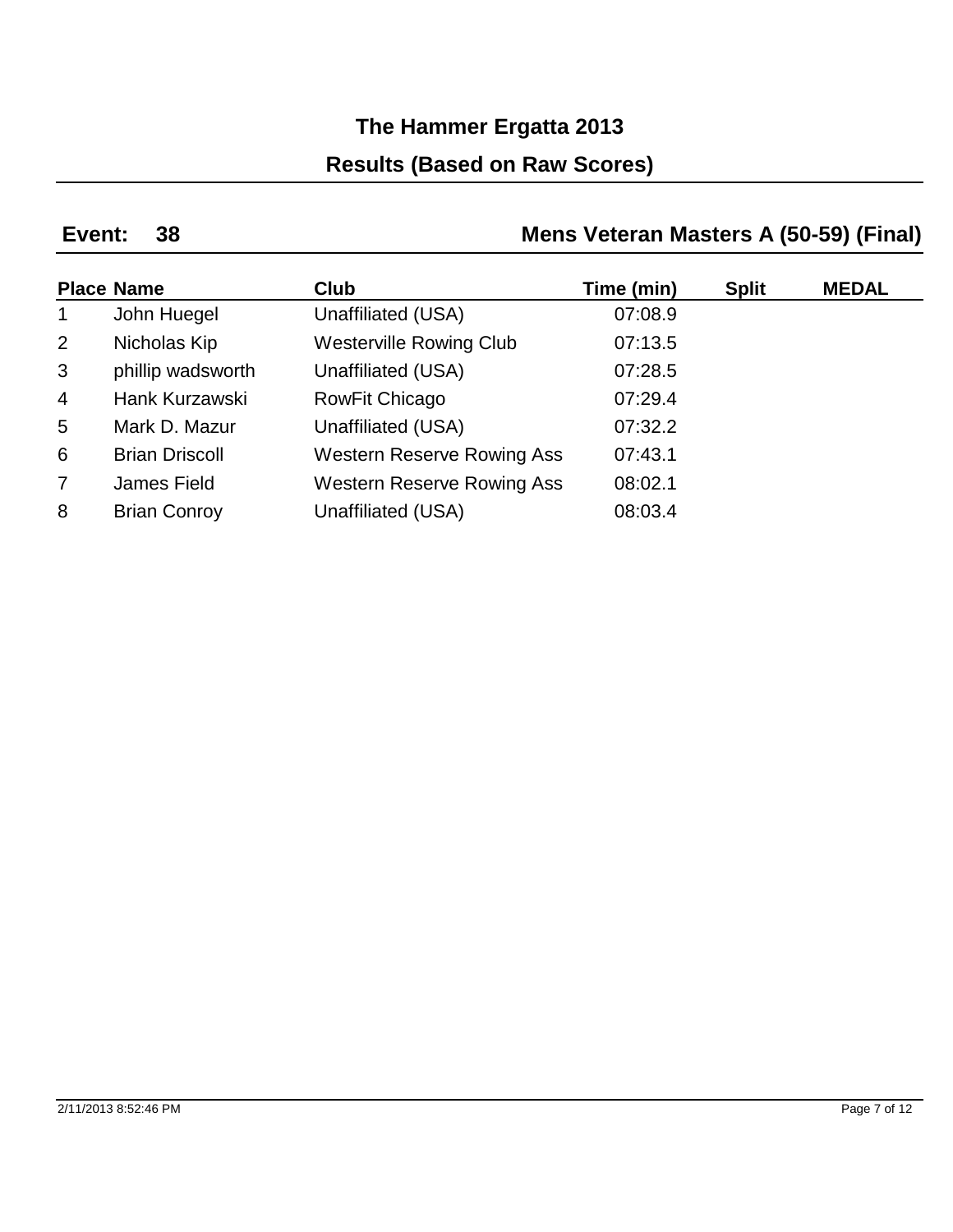| Mens Veteran Masters B (60+) (Final)<br>Event: 40 |  |
|---------------------------------------------------|--|
|---------------------------------------------------|--|

| <b>Place Name</b> | Club                        | Time (min) | <b>Split</b> | <b>MEDAL</b> |
|-------------------|-----------------------------|------------|--------------|--------------|
| Stephen Conrad    | Portage Lakes Rowing Associ | 08:18.1    |              |              |
| Ken Klika         | Case Crew                   | 09:17.8    |              |              |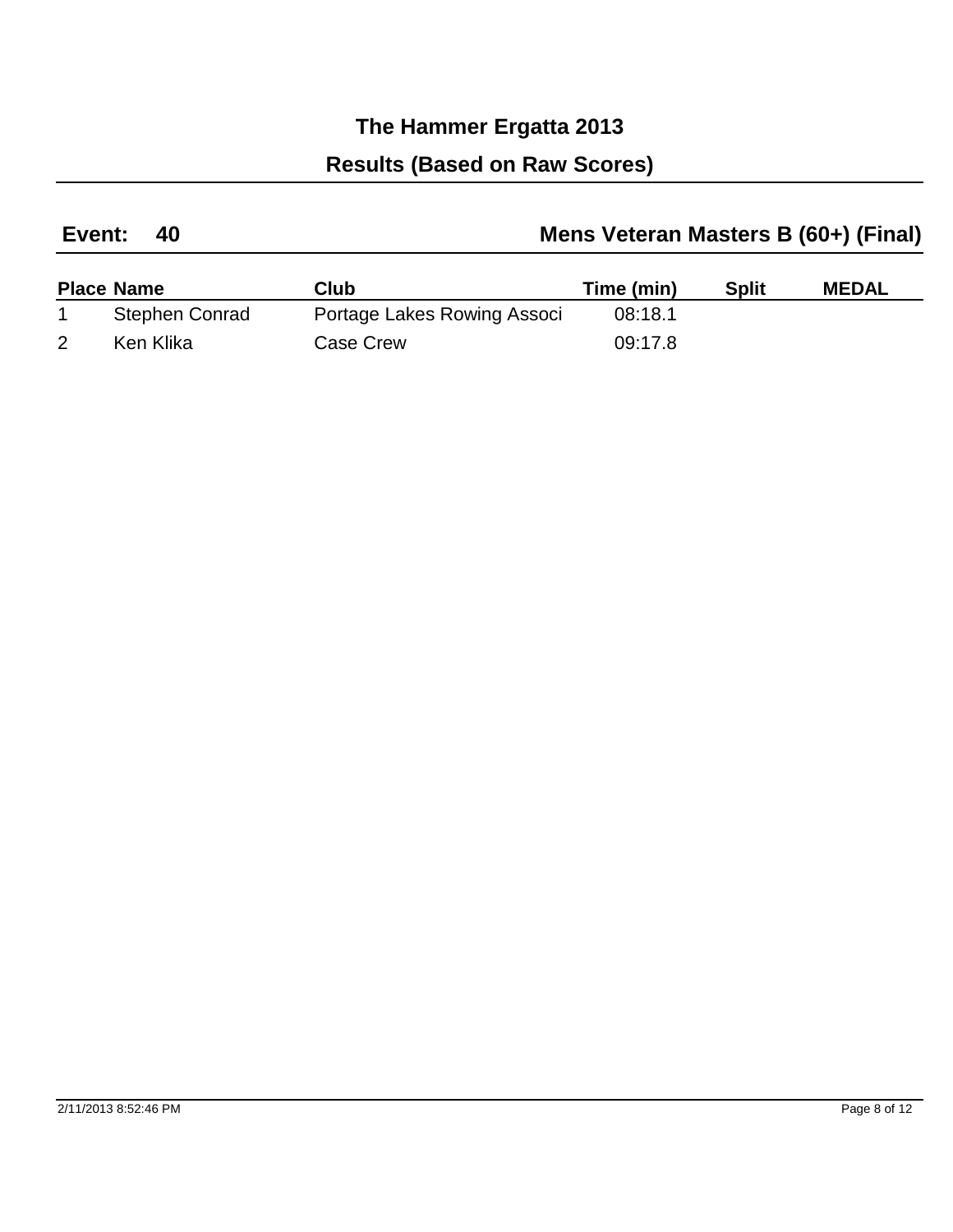### **Results (Based on Raw Scores)**

#### **43 Event: Boys 8th Grade & Under (500m dash) (Final)**

|   | <b>Place Name</b> | <b>Club</b>                        | Time (min) | <b>Split</b> | <b>MEDAL</b> |
|---|-------------------|------------------------------------|------------|--------------|--------------|
|   | M Landow          | <b>Cleveland Scholastic Rowing</b> | 01:51.2    |              |              |
|   | Gordon Johnson    | <b>Cleveland Scholastic Rowing</b> | 01:55.4    |              |              |
| 3 | S cox             | <b>Cleveland Scholastic Rowing</b> | 02:00.9    |              |              |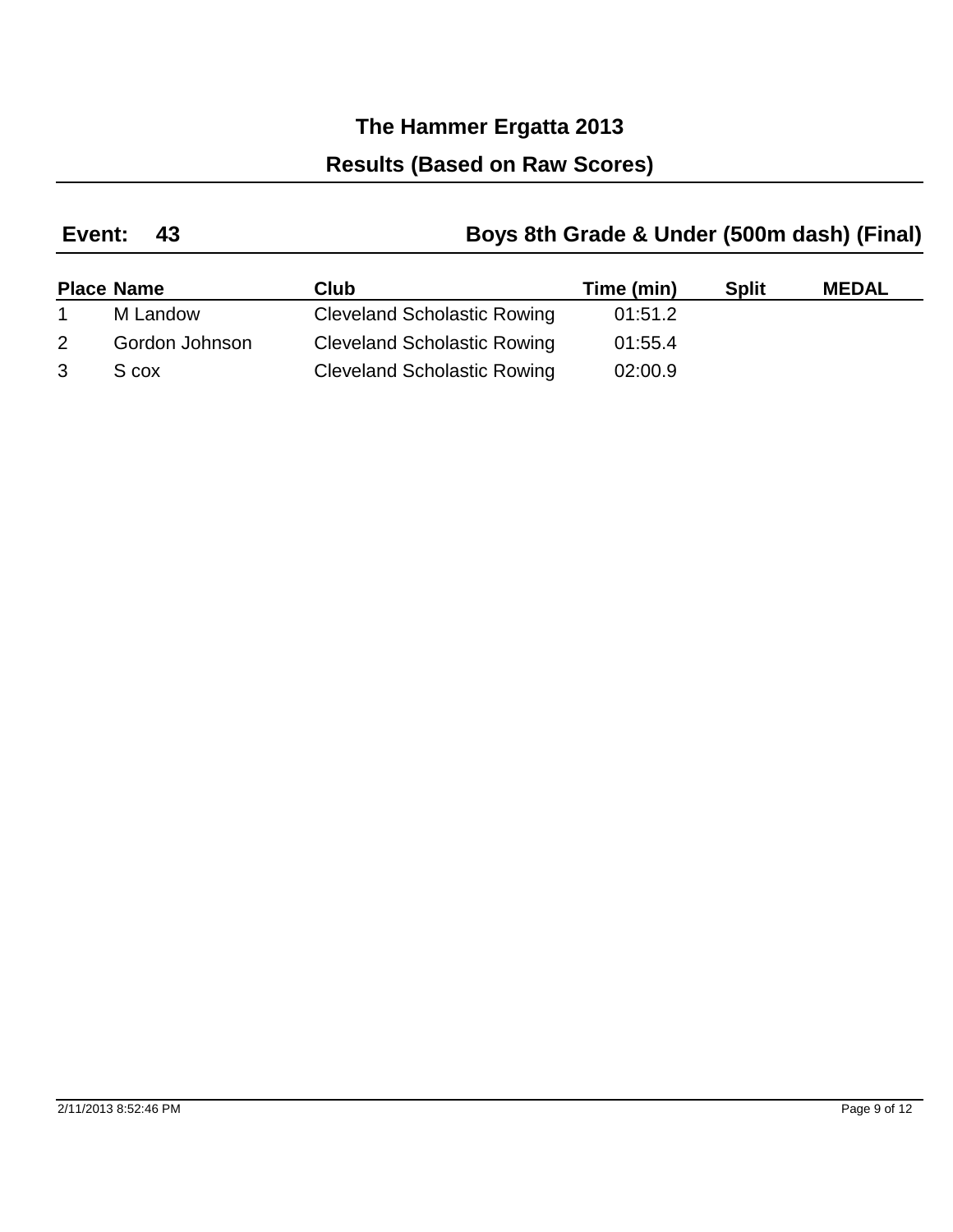| Event: 44 | <b>Mens Open Rec 1k (Final)</b> |
|-----------|---------------------------------|
|           |                                 |

| <b>Place Name</b>   | Club               | Time (min) | <b>Split</b> | <b>MEDAL</b> |
|---------------------|--------------------|------------|--------------|--------------|
| <b>Brian Conroy</b> | Unaffiliated (USA) | 03:47.9    |              |              |
| Ken Klika           | Case Crew          | 04:35.3    |              |              |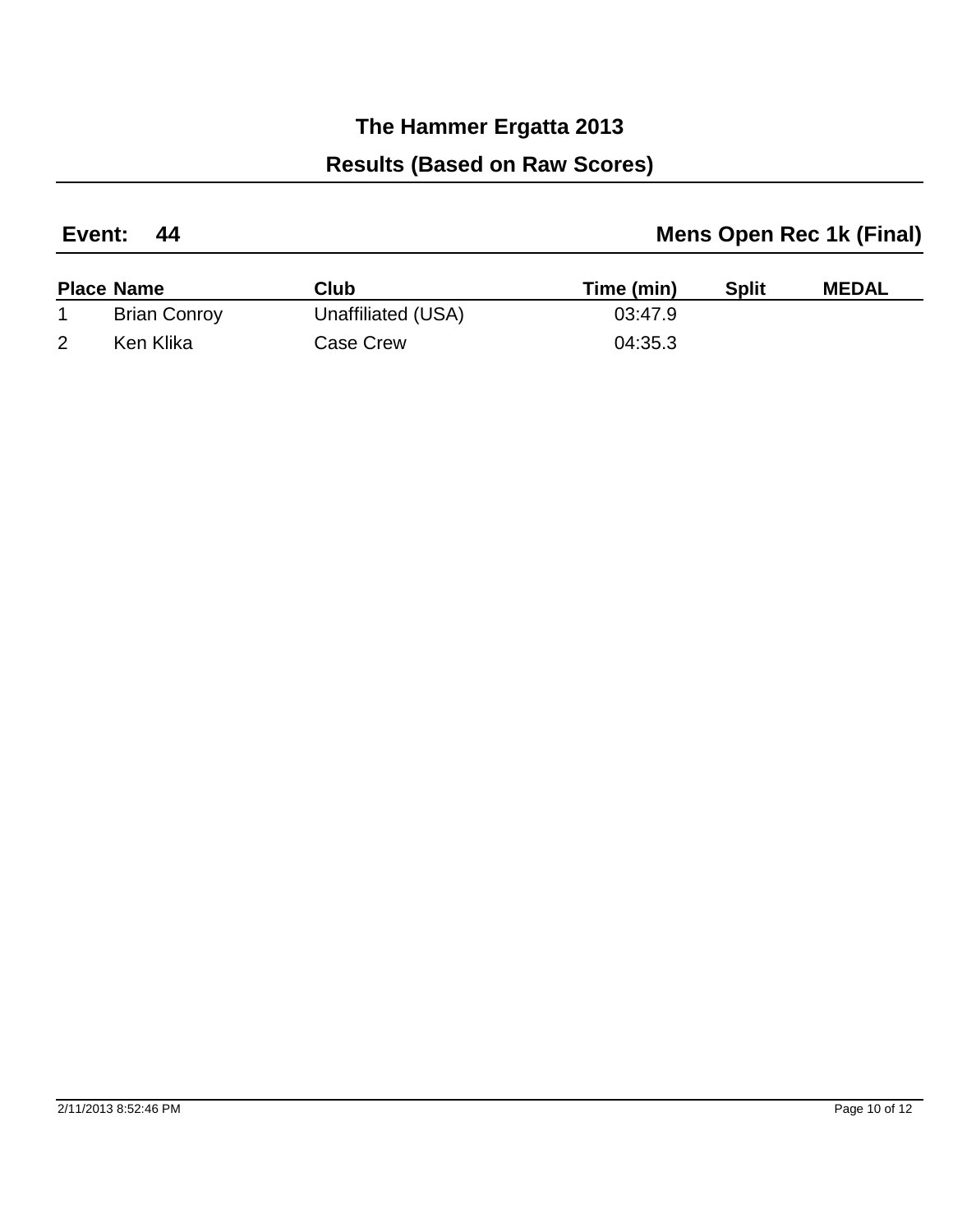| Event: | <b>Womens Open Rec 1k (Final)</b> |
|--------|-----------------------------------|
|        |                                   |

| <b>Place Name</b> | Club                       | Time (min) | <b>Split</b> | <b>MEDAL</b> |
|-------------------|----------------------------|------------|--------------|--------------|
| Theresa Gang      | Western Reserve Rowing Ass | 03:42.0    |              |              |